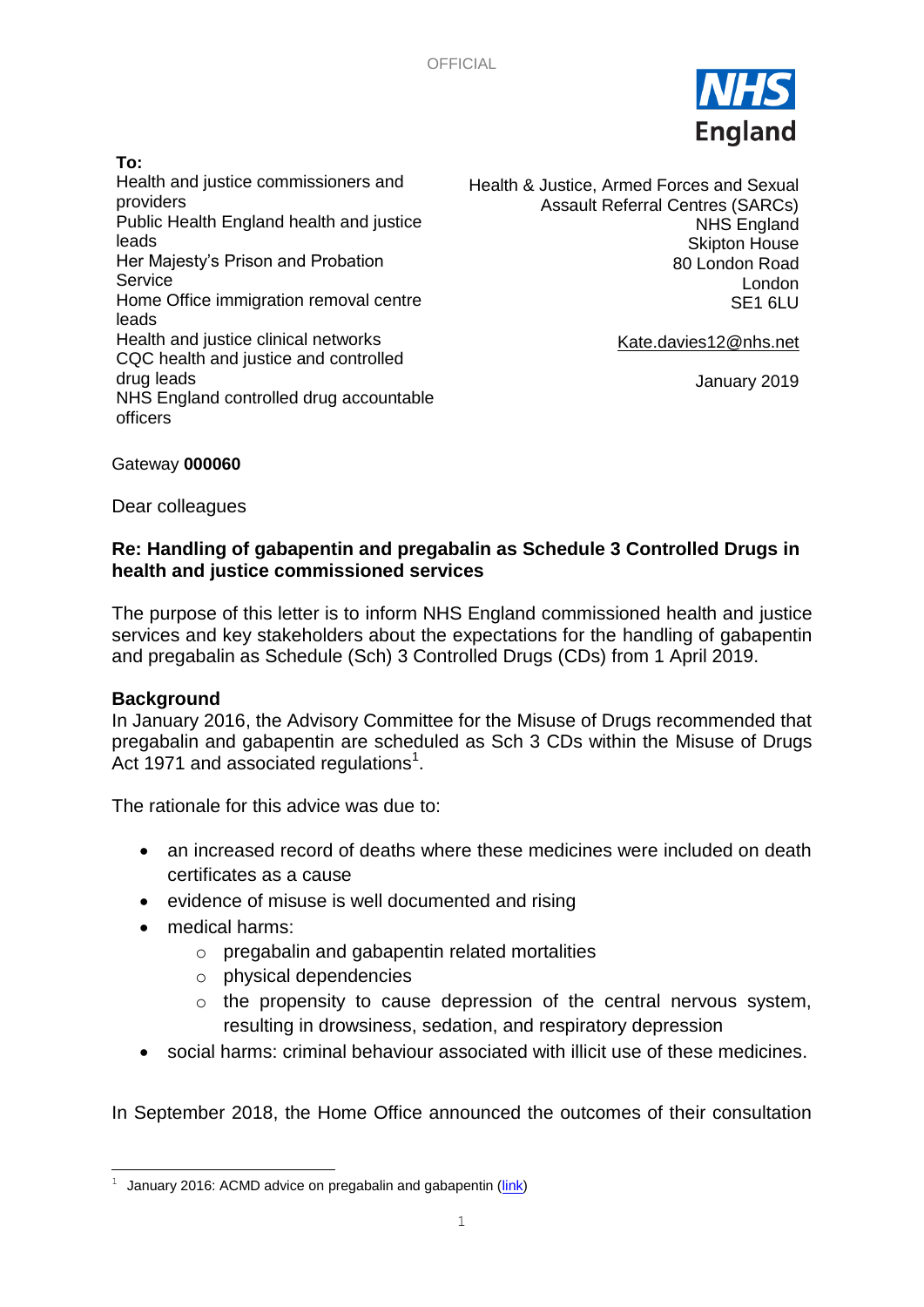and the changes to the regulations that will apply from 1 April 2019<sup>2</sup>:

### **Pregabalin and gabapentin will become Sch 3 CDs without Safe Custody from 1 April 2019.**

As was the case for the rescheduling of tramadol in 2014, policy decisions are needed to describe the regulatory requirements and expectations for the handling of these medicines by health and justice providers.

The remainder of this letter describes how these medicines should be handled within health and justice commissioned services. These expectations have been ratified by the NHS England Health and Justice Clinical Reference Group, chaired by Dr Linda Harris.

### **What health and justice providers must do to meet the regulatory changes**

All healthcare providers and practitioners must comply with the amended regulations from 1 April 2019. The scheduling of gabapentin and pregabalin as Sch 3 CDs (excluding Safe Custody) will require the same mandatory requirements as tramadol, which were issued in 2014 by NHS England. These are available [here](https://www.england.nhs.uk/commissioning/wp-content/uploads/sites/12/2014/06/tramadol-guidance-hj-sites-0614.pdf) and can be used to inform health and justice providers about the changes to the regulations<sup>3</sup>.

In summary these require changes in practice for:

- CD prescription requirements with validity of the prescription being limited to 28 days and 'wet signing' of the prescription
- Requisitioning of stock with the requisition being signed by a doctor or pharmacist
- Denaturing of the CD before disposal.

-

### **Additional expectations health and justice providers must meet to maximise the safe handling of these medicines in all health and justice secure environments**

As for other Sch 3 CDs, additional operational changes for the handling of pregabalin and gabapentin are needed in health and justice settings, which align with health and justice standards and best practice. As the scheduling of these medicines is the same as tramadol, the health and justice policy for tramadol handling has been used as the basis for the handling of pregabalin and gabapentin in health and justice settings.

This requires the following CD handling practices **from 1 April 2019:**

• People prescribed these medicines should be formally reviewed in order to ensure prescribing is clinically indicated and in line with national clinical guidance (including the NHS England prison pain management formulary and related guidance).

<sup>2</sup> Home Office October 2018: Government response to the consultation for the rescheduling of gabapentin and pregabalin [\(link\)](https://assets.publishing.service.gov.uk/government/uploads/system/uploads/attachment_data/file/748439/consultation-response-pregabalin-gabapentin.pdf)

NHS England 2014 Guidance for the Handling of Tramadol in Health and Justice Residential Sites [link](https://www.england.nhs.uk/commissioning/wp-content/uploads/sites/12/2014/06/tramadol-guidance-hj-sites-0614.pdf)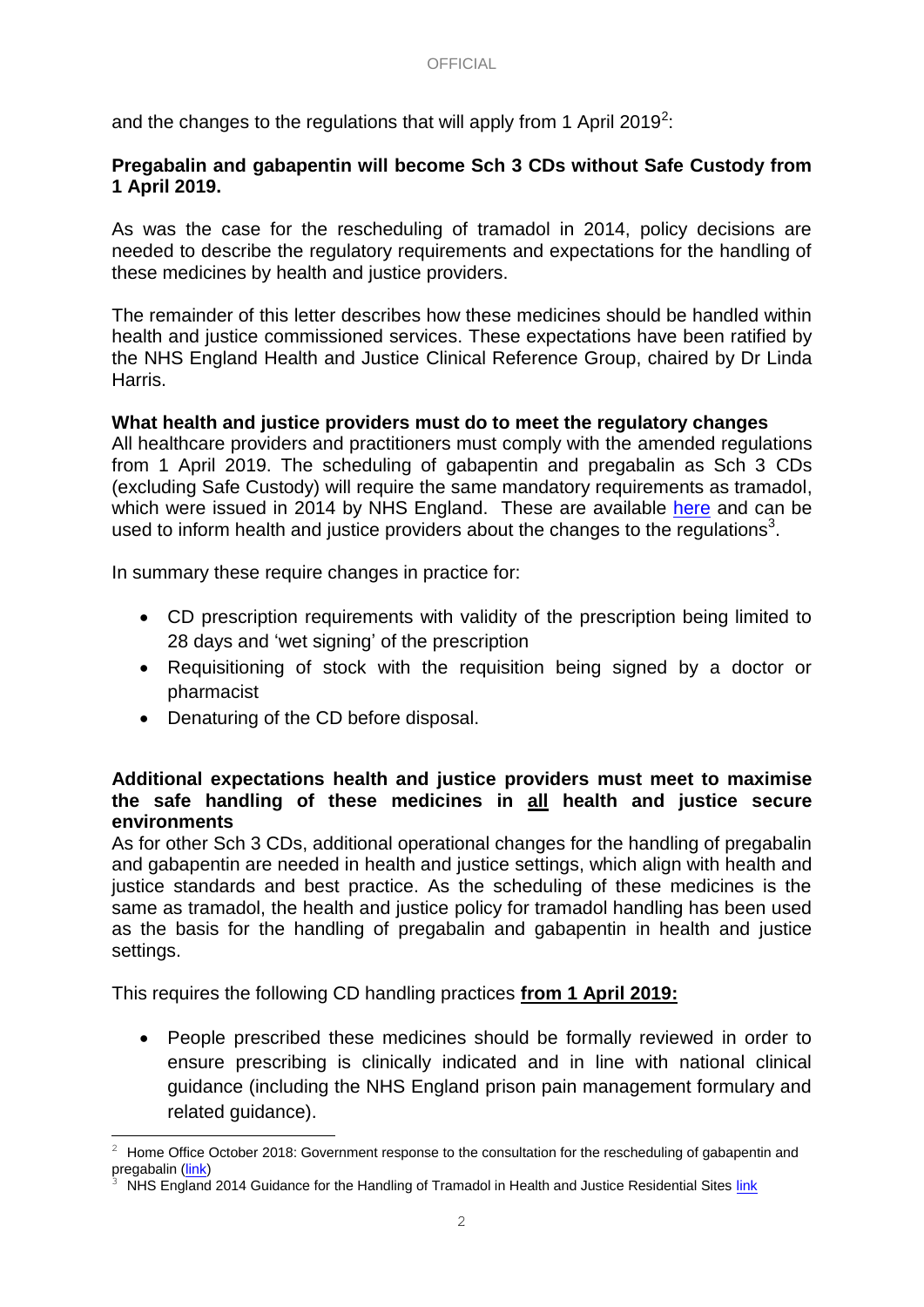- These medicines should continue to be supplied as named patient supplies with stock reserved for urgent / interim supplies.
- Sites are advised to store stock pregabalin and gabapentin in the CD cupboard, but named patient supplies can be stored with the person's other medication.
- Security of transport of CD stock in health and justice sites should apply to these medicines.
- Records and witnessing of the supply of pregabalin and gabapentin should be handled as follows:
	- o Labelled named patient supplies: Doses administered must be recorded on the electronic administration system as for other medications. Local CD standard operating procedures need to provide assurance (via audit or reconciliation of the patient labelled medication) that patient labelled supplies of these medicines are not subject to unexplained loss or gain.
	- o Stock supplies (including over-labelled stock used to supply urgent prescriptions): Recording of stock of pregabalin and gabapentin within healthcare, wings (and other treatment rooms) and on-site pharmacies should be made in a CD record book with documentation of the elements required for a Sch 2 CD register. This brings the handling of this stock in line with the requirements for buprenorphine in IDTS PSI 2010/45 and tramadol.
- As with other CDs (except for methadone and buprenorphine), supplies on transfer between sites and on release will be needed in line with national standards. This ensures continuity of care.

# **In-possession (IP) policy expectations, associated challenges and action taken to address them**

- In all health and justice sites, **except for Category D open prisons,**  pregabalin and gabapentin **must be supplied not in possession under supervised consumption** using a process that provides the same level of security and diversion minimisation as those used to administer other Sch 3 CDs.
- The implementation of not in-possession in **Category D open prisons** has specific challenges. These have been considered when agreeing the gabapentin and pregabalin handling policy for these sites and are shown in the box on the following page.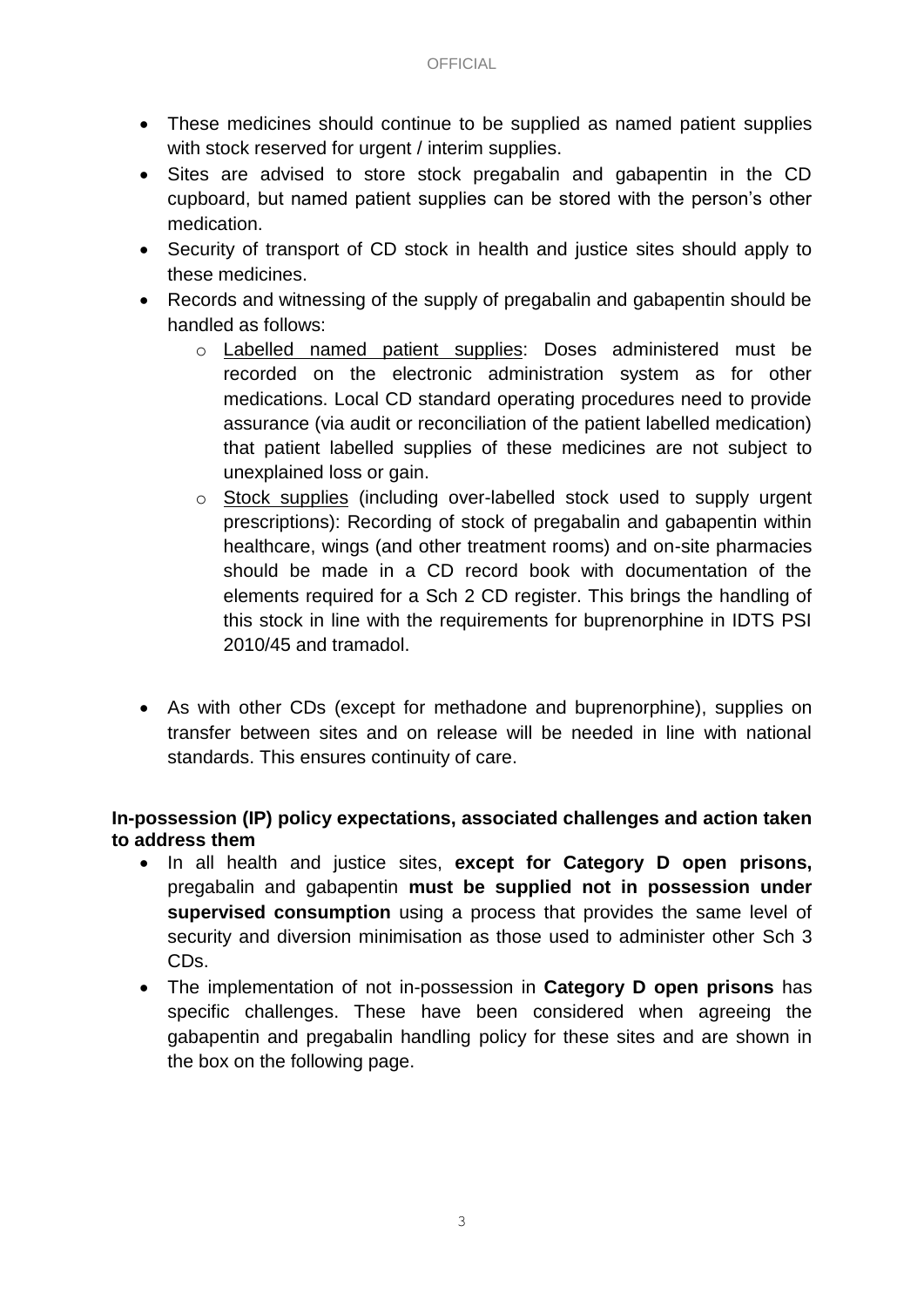Challenges for not in-possession medicines supply in Category D prisons:

- There is no provision of seven day healthcare services in most Category D prisons.
- The need for twice daily dosing as a minimum for these medicines means that arrangements in place for tramadol (which is once daily) would not be possible for pregabalin and gabapentin.
- As prisoners are often working outside the prison or released on temporary licence as part of their rehabilitation, this creates additional issues for ensuring supplies of medicines can be accessed continually.
- The principle of rehabilitation of prisoners in open prisons is to support them in managing their lives post-release. Restriction of these medicines to supervised consumption goes against this principle of increased responsibility for their daily routine.
- Prisoners are sometimes prevented from moving to an open site because they are prescribed a Sch 3 CD which is justified for legitimate clinical reasons. This affects their overall rehabilitation pathway.

To address these concerns, collaboration with stakeholders from the open prisons was undertaken. The expectation for the in-possession policies for gabapentin and pregabalin was agreed and ratified as follows:

- **Category D prisons can supply gabapentin and pregabalin up to seven days IP with additional safeguards to reduce the risk of harm from diversion and abuse**.
- A variety of safeguards were discussed, but further work is needed to explore the benefits and risks of each and to agree whether providers can select from a 'menu of choices' or whether one or more of the safeguards should be mandated. Consideration will be given to reviewing the current policy for tramadol for Category D open prisons as part of this process.
- **Until the formal safeguards have been agreed, Category D healthcare providers and Her Majesty's Prison and Probation Service colleagues should identify ways to minimise the risk of abuse and diversion of inpossession gabapentin and pregabalin.**

# **Action needed by health and justice commissioners**

Regional and local health and justice commissioners should use their contract or service quality monitoring arrangements to confirm that the expectations described in this letter will be implemented within their commissioned services from 1 April 2019. **The regulations must be met by all health and justice providers from this date.**

It is acknowledged that in order to meet the regulatory and additional expectations, health and justice providers may require additional resources. Health and justice commissioners are encouraged to support applications from providers for these resources using local governance arrangements.